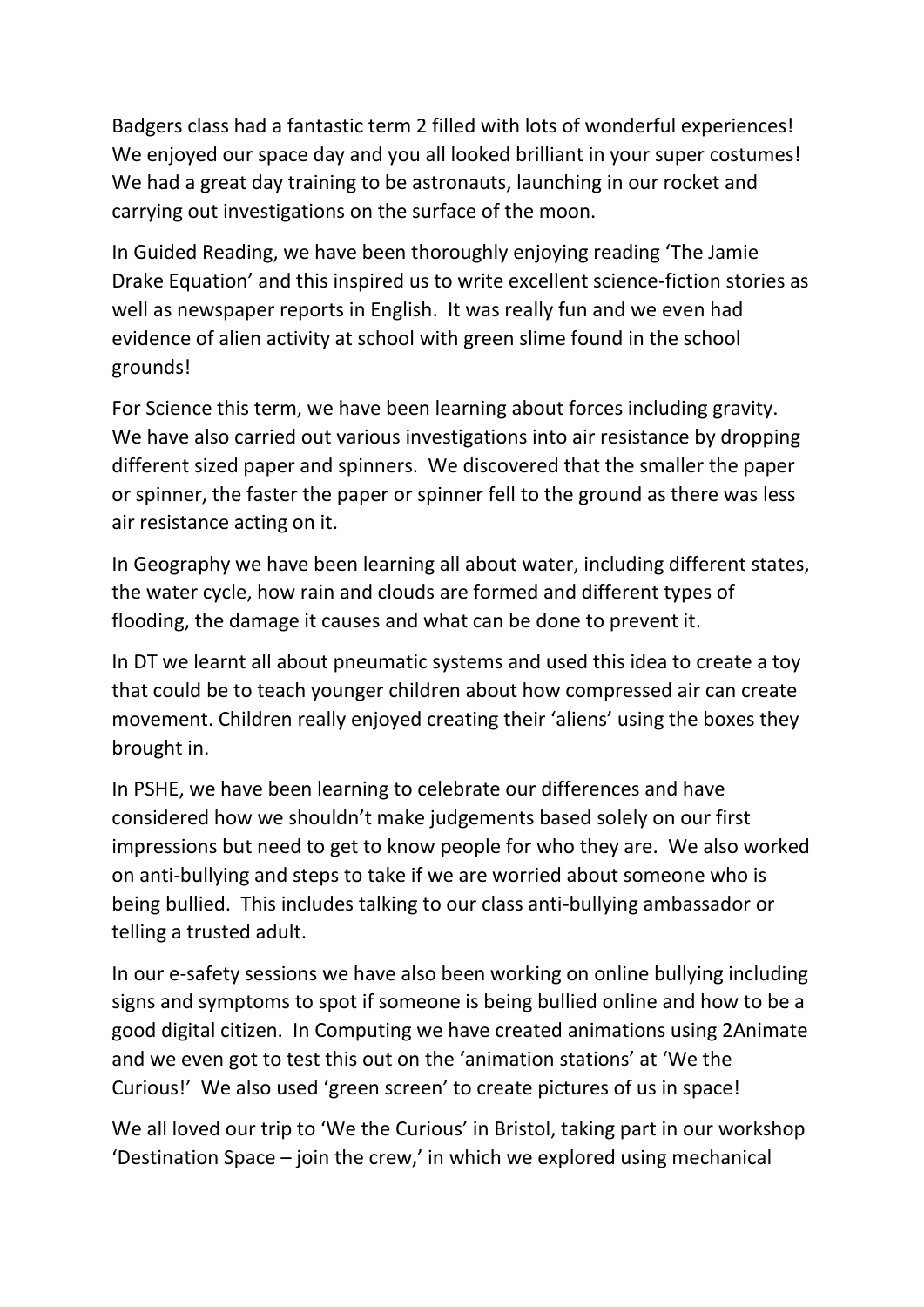robots, investigating the effects of air pressure with marshmallows and much more! The visit to the planetarium show was a fantastic experience as we travelled through space with our 3D glasses on!

Thank you so much for your brilliant support this term and we wish you all a very Merry Christmas and a Happy New Year! We look forward to seeing you all in 2022!